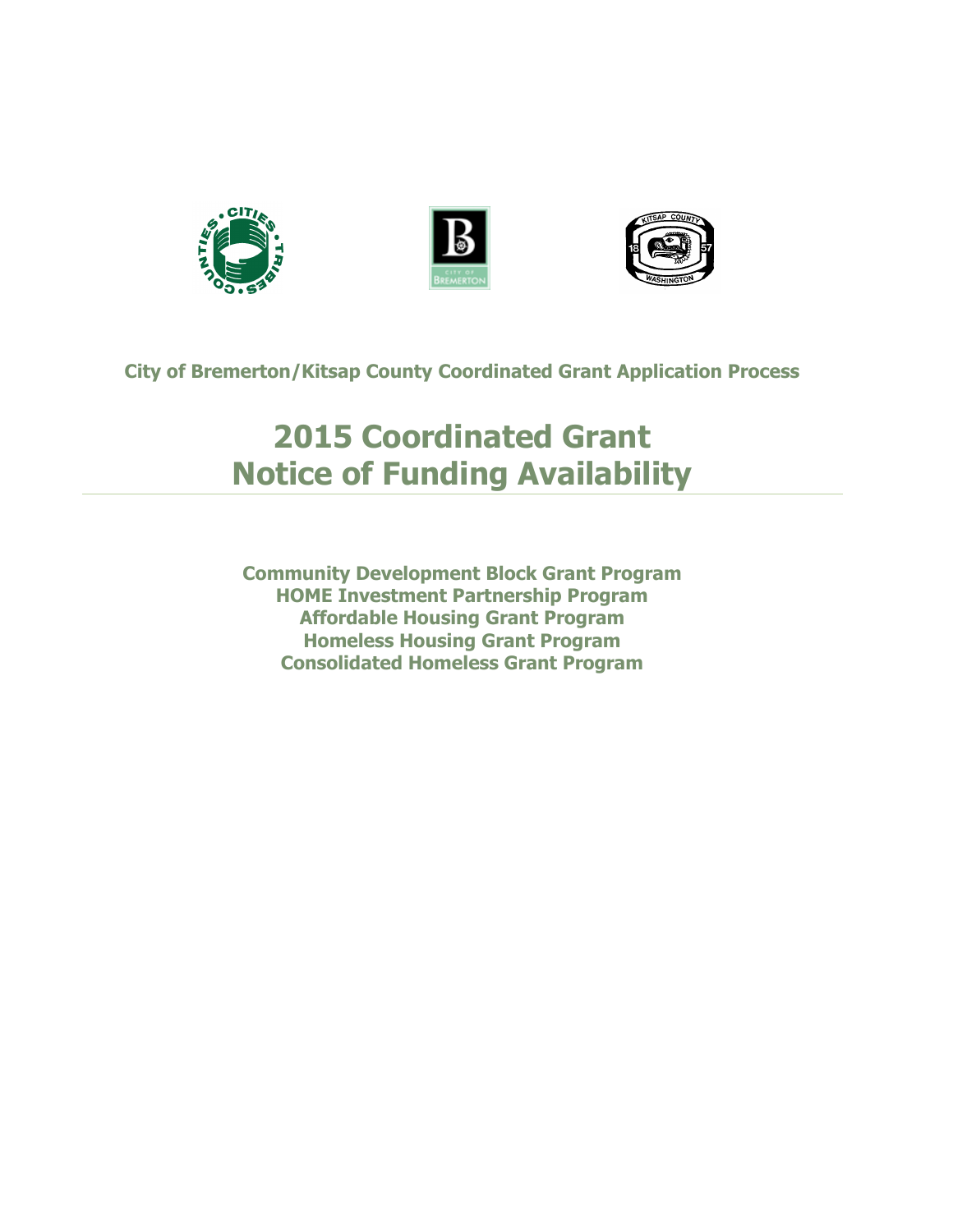# **[GENERAL INFORMATION](#page-2-0)**

| 2015 Funding Allocation Schedule (Adobe PDF = page 4)       | 2  |
|-------------------------------------------------------------|----|
| About the Funding (Adobe PDF = page 5)                      | 3  |
| Eligible Activities (Adobe PDF = page 5)                    | 3  |
| Eligible Applicants (Adobe PDF = page 9)                    | 7  |
| Funding Priorities (Adobe PDF = page 10)                    | 8  |
| Funds Available (Adobe PDF = page 13)                       | 11 |
| 2014 Proposed Distribution (Adobe PDF = page 15)            | 13 |
| Where to Submit Applications (Adobe PDF = page 16)          | 14 |
| Assistance with the Application (Adobe PDF = page 16)       | 14 |
| Application Review and Rating Process (Adobe PDF = page 17) | 15 |
| Grant Recommendation Committee (GRC) (Adobe PDF = page 17)  | 15 |
| HUD Income Limits (Adobe PDF = page 18)                     | 16 |
| If Your Agency is Awarded Funds (Adobe PDF = page 19)       | 17 |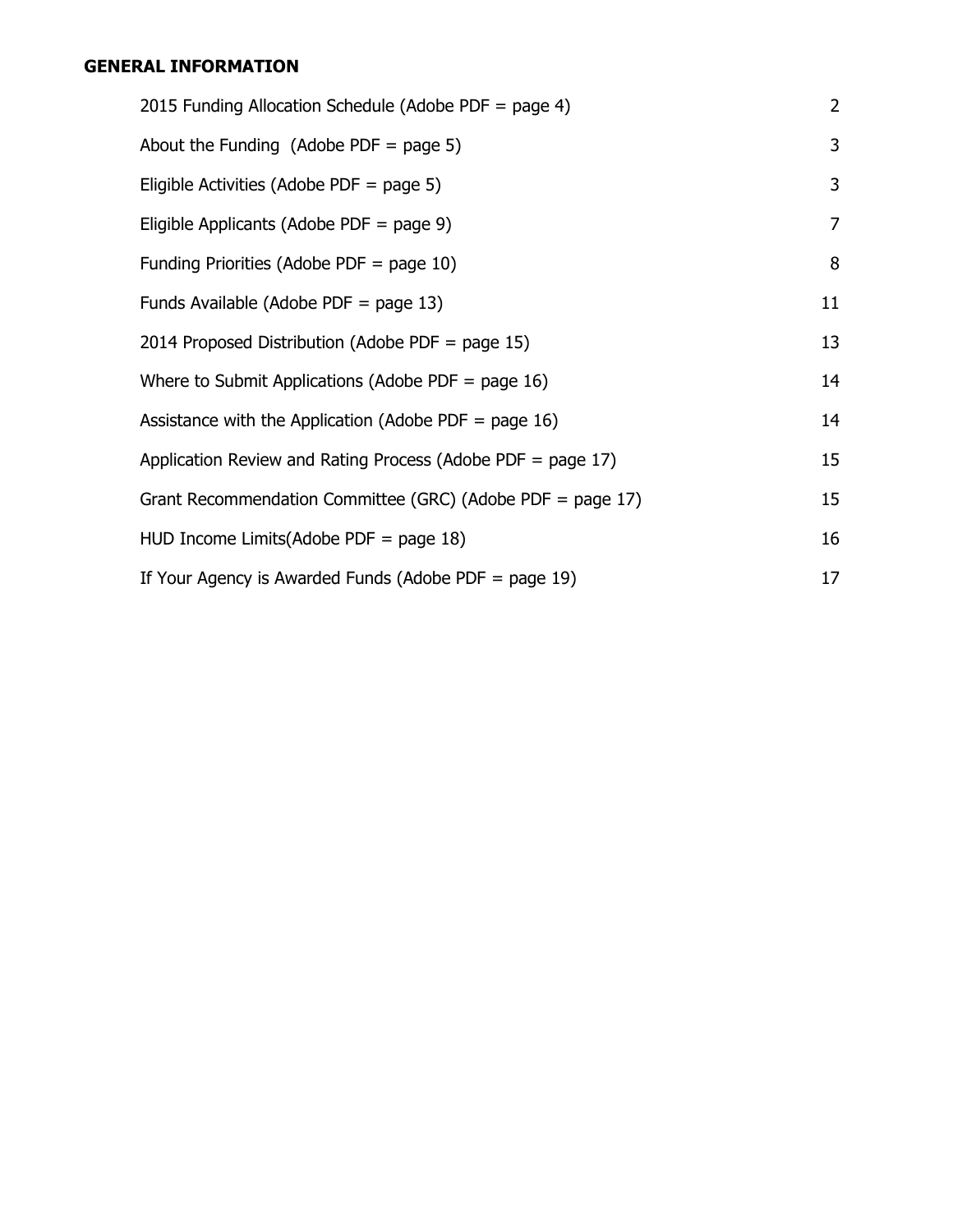# **City of Bremerton/Kitsap County 2015 Coordinated Grant Notice of Funding**



<span id="page-2-0"></span>

# **City of Bremerton CDBG/HOME**

<http://www.ci.bremerton.wa.us/display.php?id=864>

| Mailing Address:       | City of Bremerton<br>Department of Community Development<br>345 6 <sup>th</sup> Street, Suite 600<br>Bremerton, WA 98337-1873 |
|------------------------|-------------------------------------------------------------------------------------------------------------------------------|
| <b>Staff Contacts:</b> | Marie Vila, Program Administrator, City of Bremerton<br>(360) 473-5375<br>marie.vila@ci.bremerton.wa.us                       |

### **Kitsap County CDBG/HOME**

[http://www.kitsapgov.com/hr/block\\_grant\\_program/block\\_grant\\_program.htm](http://www.kitsapgov.com/hr/block_grant_program/block_grant_program.htm)

| Mailing Address: | Kitsap County Block Grant Office<br>Department of Community Development<br>345 6 <sup>th</sup> Street, Suite 400 |
|------------------|------------------------------------------------------------------------------------------------------------------|
| Staff Contacts:  | Bonnie Tufts, Program Manager, Kitsap County<br>(360) 337-4606<br>btufts@co.kitsap.wa.us                         |
|                  | Shannon Bauman, Block Grant Planner, Kitsap County<br>(360) 337-7272<br>sbauman@co.kitsap.wa.us                  |

# **Affordable Housing Grant Program/Homeless Housing Grant**

|                       | <b>Programhttp://www.kitsapregionalcouncil.org/housing_cga.php</b> |
|-----------------------|--------------------------------------------------------------------|
| Mailing Address:      | Housing Grant Programs                                             |
|                       | Kitsap Regional Coordinating Council                               |
|                       | PO Box 1934                                                        |
|                       | Kingston, WA 98346                                                 |
| <b>Staff Contact:</b> | Kirsten Jewell, Manager, Housing Grant Programs                    |
|                       | $(360)$ 377-4900                                                   |
|                       | kirsten@kitsapregionalcouncil.org                                  |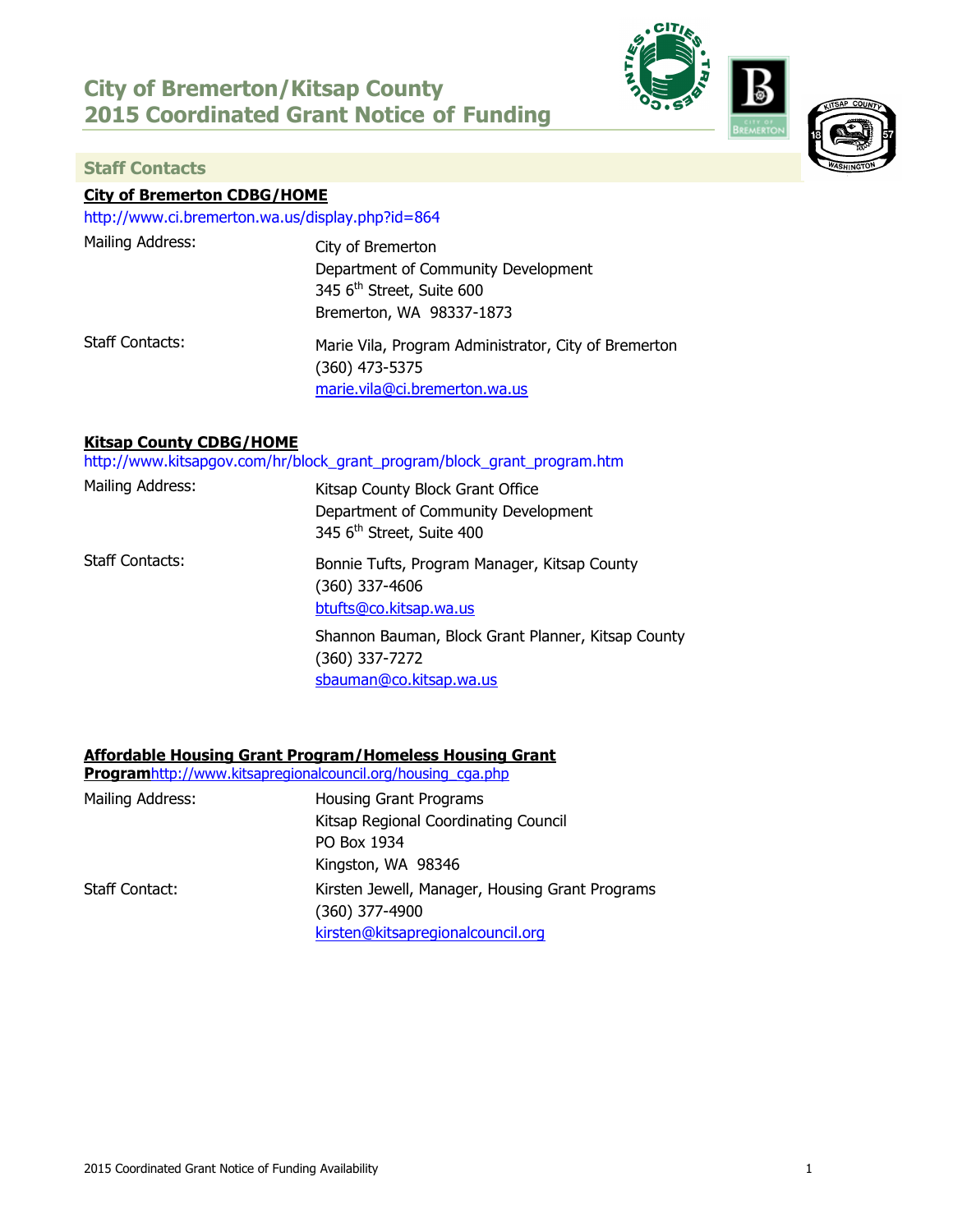<span id="page-3-0"></span>

| Friday         | 4/18/2014                 | 2015 Draft Policy Plan and Notice of Funding Availability available for review<br>and public comment. Announcement in Kitsap Sun legal ads and on<br>www.kitsapgov.com/block_grant_program/Legal_Ads.htm and on<br>www.ci.bremerton.wa.us |
|----------------|---------------------------|-------------------------------------------------------------------------------------------------------------------------------------------------------------------------------------------------------------------------------------------|
| <b>Tuesday</b> | 5/20/14                   | <b>Written Comment period closes</b>                                                                                                                                                                                                      |
| Wednesday      | 5/21/2014                 | Bremerton City Council Public Hearing on 2014 Policy Plan and Notice of<br>Funding Availability, NDGC 1st Floor Council Chambers, 345 6th St, 5:30 pm                                                                                     |
| <b>Tuesday</b> | 5/27/2014                 | Kitsap Regional Coordinating Council Public Hearing on 2015 Policy Plan<br>and Notice of Funding Availability; NDGC Council Chambers, 345 6th Street,<br>10:00am                                                                          |
| Wednesday      | 5/28/2014                 | Technical Assistance Meeting (mandatory) – Norm Dicks Government Center<br>Meeting Chamber, 345 6th Street, 1st Floor. All prospective applicants; 9am                                                                                    |
| Thursday       | 5/28/14                   | 2015 On-line Application goes LIVE in FluidReview; links to application<br>posted to websites.                                                                                                                                            |
|                | 5/29/2014-<br>6/27/2014   | Technical Assistance available (by appointment only)                                                                                                                                                                                      |
| <b>Tuesday</b> | 7/1/2014                  | Joint Funding Applications Due @ Noon: Online Submission Only                                                                                                                                                                             |
| Wednesday      | 7/9/2014                  | GRCs Orientation - 9:00 - Noon, WSU Classroom 4 <sup>th</sup> Floor NDGC                                                                                                                                                                  |
|                | 7/2/2014-<br>8/15/2014    | <b>Application Review</b>                                                                                                                                                                                                                 |
|                | $9/3/2014$ -<br>9/12/2014 | Capital/HOME GRC Interviews: Detailed schedule TBD<br>Services/O&M GRC Interviews: Detailed schedule TBD<br>Note: GRC will meet for 1 hour (8:30-9:30) to discuss each day's<br>applications.                                             |
| Monday         | 9/15/2014                 | GRC Deliberations; Services/O&M 9:00-12:00, Capital 1:00-4:00                                                                                                                                                                             |
| Friday         | 9/19/2014                 | Publish Draft Action Plan in Kitsap Sun and announce opening 30-day Public<br>Comment period; funding recommendations posted on City, County and<br><b>KRCC</b> websites                                                                  |
| Tuesday        | 9/23/2014                 | Kitsap Regional Coordinating Council - Information received in packets only.                                                                                                                                                              |
| <b>Tuesday</b> | 10/21/2014                | <b>Written Comment period closes</b>                                                                                                                                                                                                      |
| Wednesday      | 10/22/2014                | Present Proposed 2015 Funding Recommendations at City Council Study<br>Session, NDGC City Council Office, 345 6th St, 6th Floor, 5:00PM                                                                                                   |
| Tuesday        | 10/22/2014                | Kitsap Regional Coordinating Council Public Hearing and Action on Kitsap<br>County 2015 Action Plan and Funding Recommendations; NDGC Council<br>Chambers, 345 6th Street, 10:00 am                                                       |
| Wednesday      | 11/5/2014                 | Bremerton City Council Hearing on Kitsap Joint Funding Recommendations;<br>NDGC 1st Floor Council Chambers, 345 6th Street, 5:30PM                                                                                                        |
| Friday         | 11/14/2014                | Annual Action Plan to HUD                                                                                                                                                                                                                 |
| Thursday       | 1/1/2015                  | Program Year Begins                                                                                                                                                                                                                       |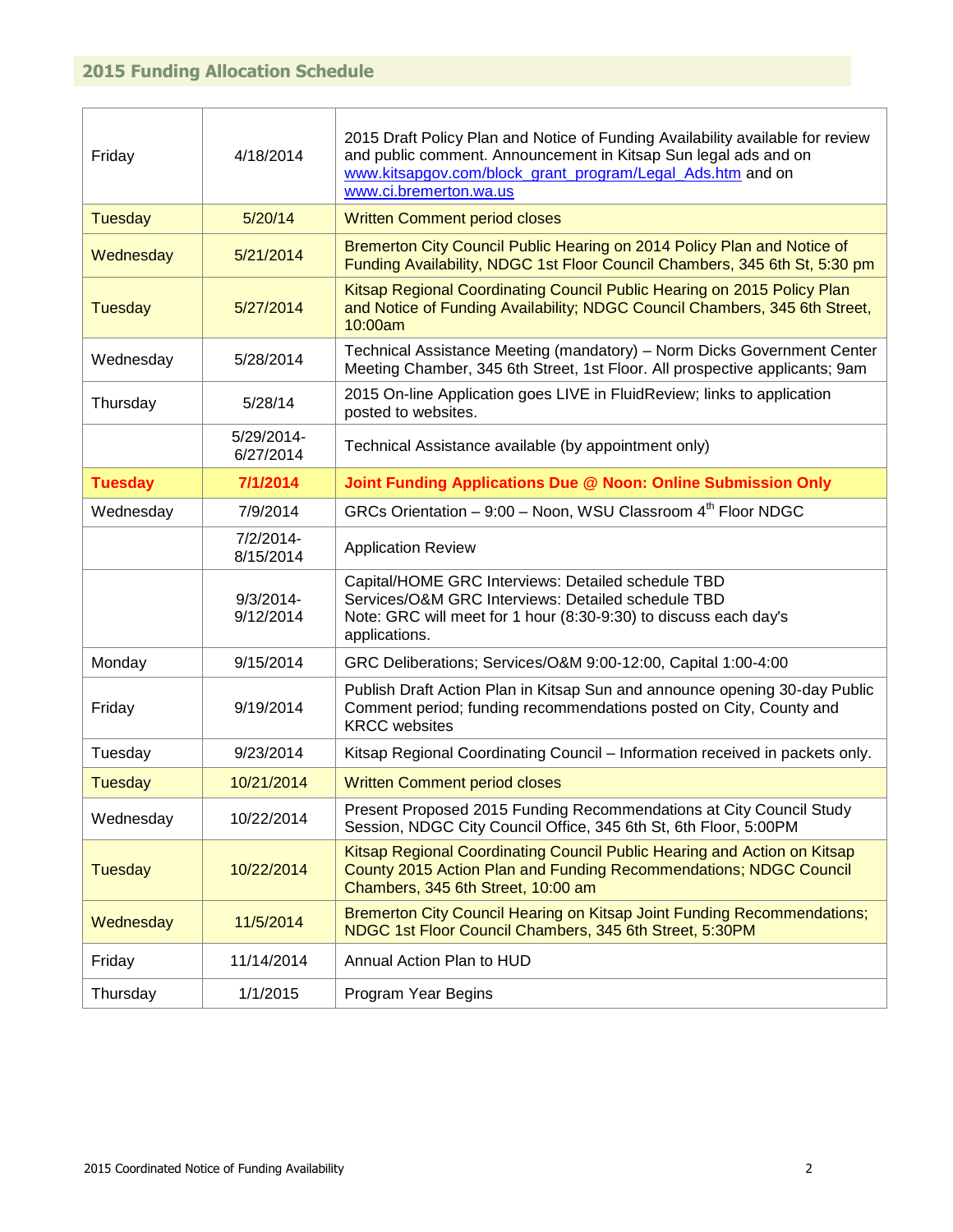#### <span id="page-4-0"></span>**About the Funding**

The Coordinated Grant Application Process brings together four separate funding sources into one common application. A brief description of the funding sources is listed below. For more detailed information please refert to the CDBG/HOME Policy Plan or the AHGP/HHGP Policy Plans.

#### **Community Development Block Grant**

The Community Development Block Grant (CDBG) program is a flexible program that provides communities with funding to address a wide range of unique community development needs. The program is authorized by Title I of the Community Development Act of 1974. Funds are used to assist in the development of decent housing, create suitable living environments, and expand economic opportunities primarily for persons of low and moderate income. All projects funded with CDBG must meet one of the three national objectives:

- 1. Principally benefit low and very low income households;
- 2. Reduce or prevent slum and blight; or,
- 3. Meet an urgent need

#### **HOME Investment Partnership Program**

The HOME Program was created by the National Affordable Housing Act of 1990 (NAHA). The Housing and Community Development Act of 1992 and the Multifamily Property Disposition Act of 1994 made important changes to the Program. The intent of the HOME Program is to:

- expand the supply of decent, safe, sanitary, and affordable housing;
- strengthen the abilities of state and local governments to provide housing;
- expand the capacity of nonprofit community based housing development organizations; and,
- leverage private sector participation in financing affordable housing.

#### **Homeless Housing Grant Program**

The Homeless Housing Grant Program was created in Washington State by Engrossed Second Substitute House Bill (ESSHB) 2163 on August 1, 2005. The law created a document recording fee on certain documents to be utilized by local jurisdictions to reduce homelessness. Administration of the grant funds are shared between local governments and the state. Eligible uses of the funds are broad as long as the program funded addresses homelessness through housing and/or services.

#### **Affordable Housing Grant Program**

The Affordable Housing for All Grant Program came about through enactment of Substitute House Bill 2060 which became law in Washington State on June 13, 2002. The law created a document recording fee on certain documents to be utilized for low-income housing.

#### **Consolidated Homeless Grant Program**

The Consolidated Homeless Grant Program is part of the WA Commerce's Consolidated Homeless Grant. The CHG is designed to support an integrated system of housing assistance to prevent homelessness and secure permanent housing for households who are unsheltered or in temporary housing. This grant provides resources to address the housing needs of people who are homeless or at-risk of homelessness, as described in local plans to end homelessness. Please see Washington State Commerce website for further clarification at

[www.commerce.wa.gov/Programs/housing/Homeless/Pages/ConsolidatedStateHomelessGrantProgram](http://www.commerce.wa.gov/Programs/housing/Homeless/Pages/ConsolidatedStateHomelessGrantProgram)

#### <span id="page-4-1"></span>**Eligible Activities**

#### **Community Development Block Grant**

Eligible activities are defined in the CDBG program regulations at 24 CFR 570.201-570.207. A list of some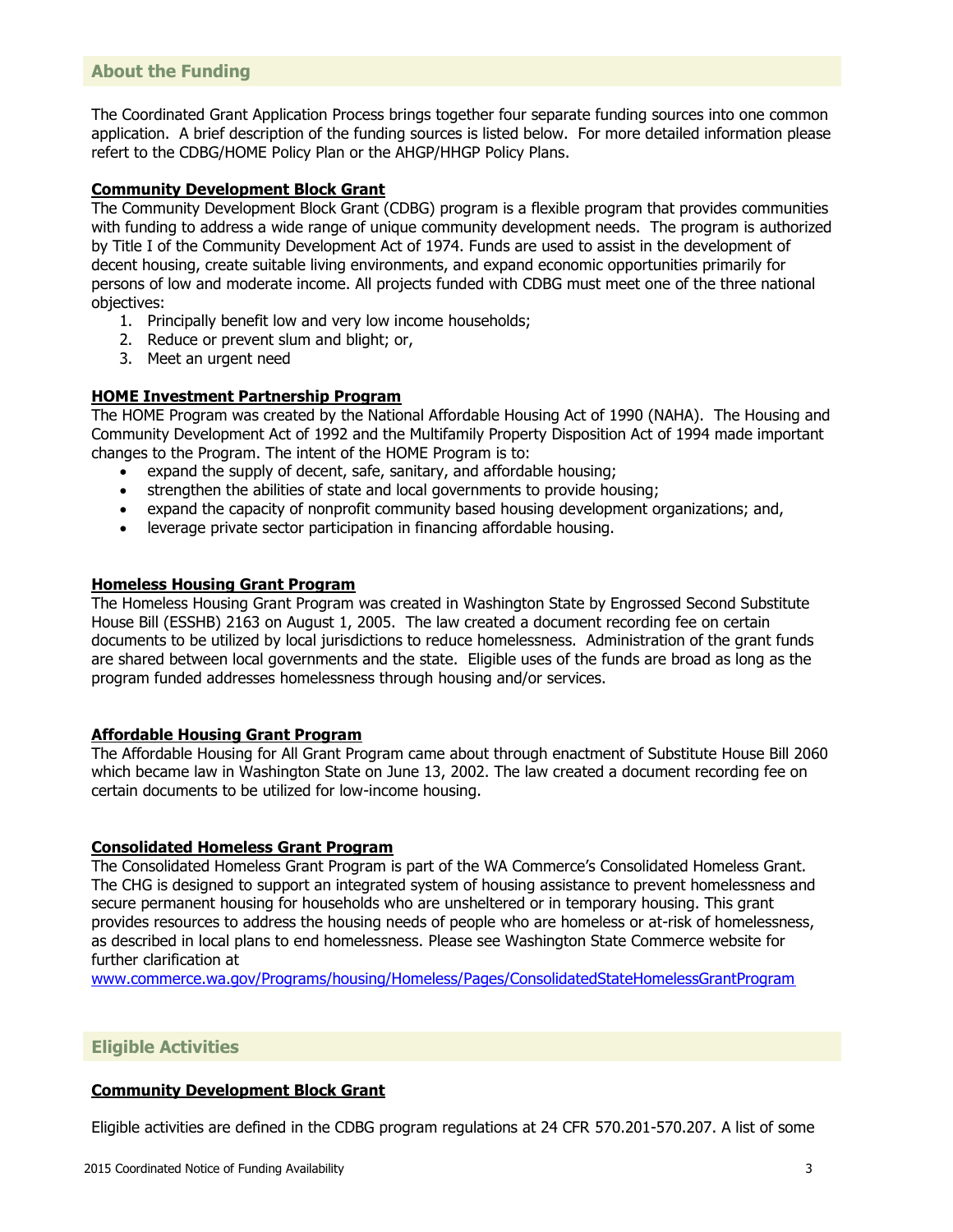of the activities follows:

- Acquisition of real property by purchase, lease or donation
- Acquisition, construction, reconstruction, rehabilitation or installation of public facilities and improvements
- Code enforcement in deteriorated or deteriorating areas
- Clearance, demolition and removal and rehabilitation of buildings and improvements
- Removal of material and architectural barriers
- Public services (including labor, supplies and materials) including but not limited to those concerned with employment, crime prevention, child care, health, drug abuse, education, energy conservation, welfare or recreation needs
- Planning activities
- Assistance to Community Based Development Organizations (CBDO) to carry out projects
- Assistance to carry out economic development projects
- Housing services such as housing counseling and energy auditing
- Assistance to facilitate and expand homeownership opportunities for low and very low income people
- Lead based paint hazard evaluation and reduction

The following activities generally are **not eligible** for CDBG funding:

- New residential housing construction, except in special circumstances
- Regular government operations
- Buildings such as city halls, police stations, or other buildings primarily for the general conduct of government (except for the removal of architectural barriers)
- Income payments such as payments to individuals or families for food, clothing, or rent, except in certain circumstances
- Political activities
- Vehicles and Equipment

Note: The above lists are not comprehensive. For a complete list of CDBG eligible or ineligible activities refer to CDBG regulations in 24 CFR 570.201 and 570.207

# **HOME Investment Partnership Program**

The Eligible activities are defined in the HOME program regulations at 24 CFR 92.205. A list of some of the activities follows:

- Rehabilitation of residential property where property is fully repaired
- New construction of residential property
- Acquisition of residential property
- Rental assistance payments to tenants
- Relocation associated with an eligible HOME project
- A small part (up to 5%) of the Kitsap County HOME funds may be used to help pay the operating expenses of designated Community Housing Development Organizations (CHDOs) within the guidelines established by HUD

The following activities generally are **not eligible** for HOME funding:

- Project reserve accounts, except for the initial 18 months of a HOME assisted new construction project
- Emergency home repair programs
- Public housing units
- Commercial properties
- Shelters, unless they meet Section 8 Housing Quality Standards and otherwise can be considered rental housing
- Project based tenant assistance

Note: The above lists are not comprehensive. For a complete list of eligible or ineligible activities refer to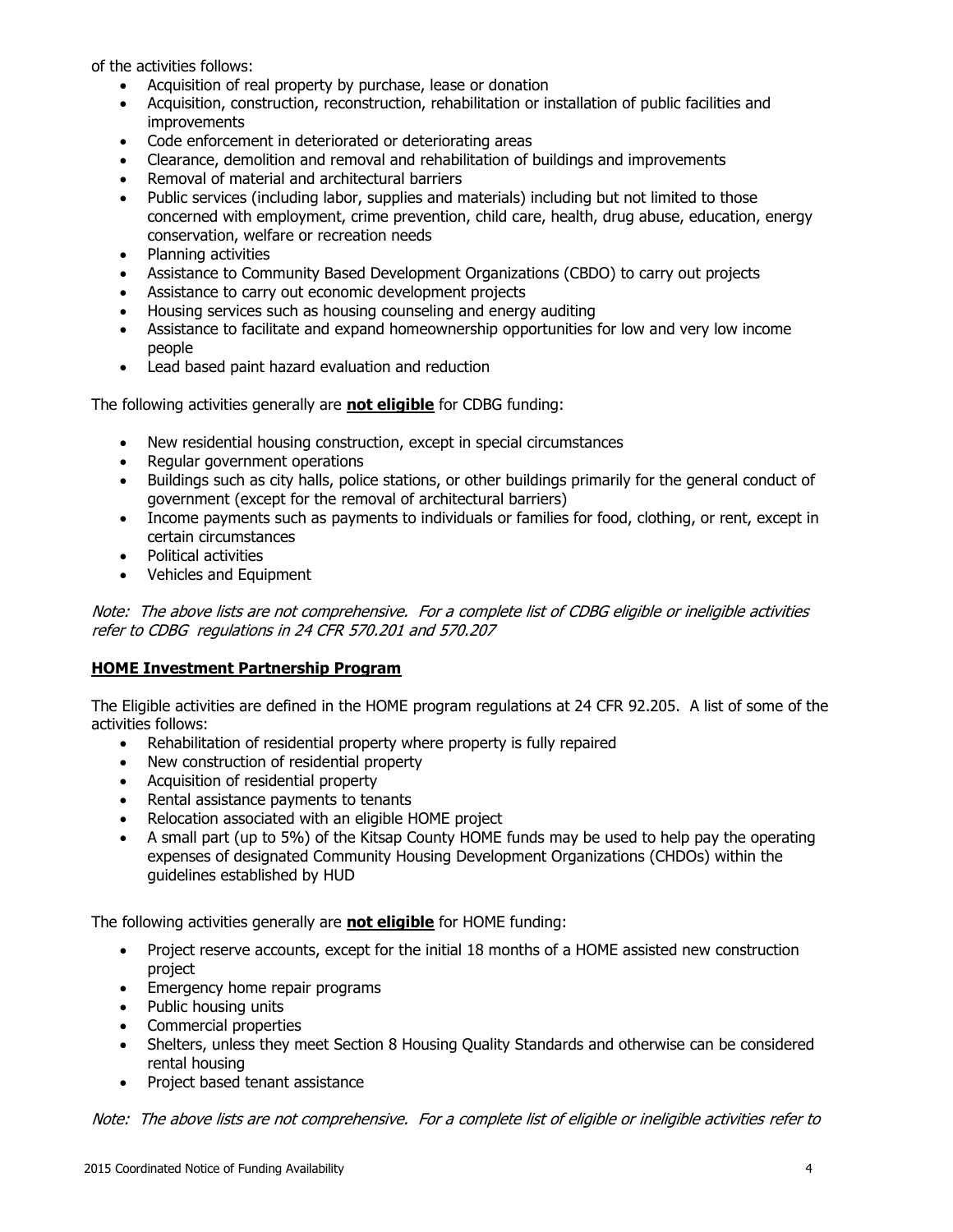### **Homeless Housing Grant Program**

Eligible activities are defined in the legislation for Washington State Engrossed Second Substitute House Bill (ESSHB) 2163. A list of some of the activities follows:

- Rental and furnishing of dwelling units for the use of homeless persons;
- Costs of developing affordable housing for homeless persons, and services for formerly homeless individuals and families residing in transitional housing or permanent housing and still at risk of homelessness;
- Operating subsidies for transitional housing or permanent housing serving formerly homeless families or individuals;
- Services to prevent homelessness, such as emergency eviction prevention programs including temporary rental subsidies to prevent homelessness;
- Temporary services to assist persons leaving state institutions and other state programs to prevent them from becoming or remaining homeless;
- Outreach services for homeless individuals and families;
- Development and management of local homeless plans including homeless census data collection; identification of goals, performance measures, strategies, and costs and evaluation of progress towards established goals;
- Rental vouchers payable to landlords for persons who are homeless or below thirty percent of the median income or in immediate danger of becoming homeless; and
- Other activities to reduce and prevent homelessness as identified for funding in the local plan.

# **Affordable Housing Grant Program**

Eligible activities are defined in the legislation for Substitute House Bill 2060. A list of eligible activities follows:

- Provide funding for operation and ongoing maintenance of emergency shelters (*not including* capital improvements);
- Provide funding for operation and ongoing maintenance (*not including capital improvements*) of housing, including transitional housing, that is eligible for WA State Housing Trust Fund grants. [Note that the WA State Housing Trust Fund requires that facilities serve the target population for at least 40 years.];
- Provide funding for capital projects serving persons at or below 50% median income for at least 25 years, including:
	- $\circ$  Provide funding to build new single-family housing units, including duplexes, multifamily housing, and single room occupancies.
	- o Build emergency or youth shelters;
	- o Build group homes or special-needs housing;
	- $\circ$  Provide funding to rehabilitate housing (repair/replace roofs, walls, electrical systems, doors, floors, cabinets, ceilings, bathrooms, etc.);
	- o Acquisition of housing;
	- o Acquisition of land for future housing;
	- o Payment of soft costs (not bricks/mortar) associated with housing development.
- Provide short-term rental/mortgage assistance consistent with the requirements of the 2060 legislation.

#### **Consolidated Homeless Grant Program**

CHG funds support a variety of activities, including operation of temporary shelter systems 90 days or less and housing services exceeding 90 days but less than 24 months.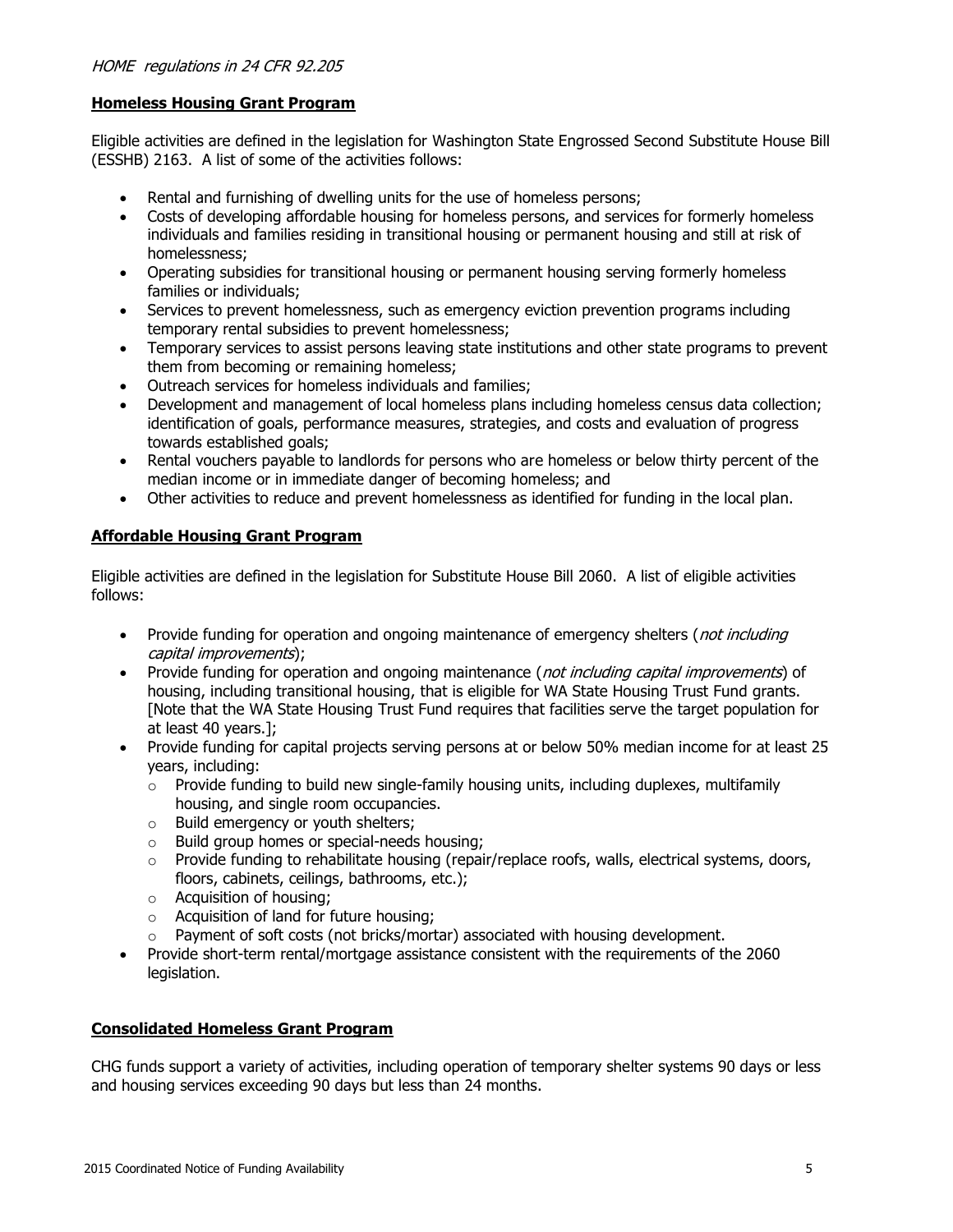#### **Facility Support**

- $\checkmark$  Lease or rent payment on a building. (If a Lead/Sub Grantee owns the building or has a mortgage payment on the building, they may not charge the grant "rent" and then reimburse themselves.)
- $\checkmark$  Utilities (gas /propane, land line phone, electric, internet, water and sewer, garbage removal).
- $\checkmark$  Maintenance (janitorial/cleaning supplies, pest control, fire safety, materials and contract or staff maintenance salaries and benefits associated with providing the maintenance, mileage for maintenance staff).
- $\checkmark$  Security and janitorial (salaries and benefits associated with providing security, janitorial services).
- $\checkmark$  Essential facility equipment and supplies (e.g. common-use toiletries, food served in shelters, bedding, mats, cots, towels, microwave, etc.).
- $\checkmark$  Expendable transportation costs directly related to the transportation of eligible households (bus tokens and fuel for a shelter van).
- $\checkmark$  Hotel/Motel expenses for less than 90 days when no suitable shelter bed is available.
- $\checkmark$  On-site and off-site management costs related to the building.
- $\checkmark$  Facility specific insurance (mortgage insurance is not allowable) and accounting.
- $\checkmark$  Move in costs for permanent housing including: truck rental and hiring a moving company, application fees, background check fees, credit check fees, rent/security/utility deposits and first month's rent, and costs of urinalyses for drug testing of household members if necessary/required for housing.
- $\checkmark$  Other expenses as approved by Commerce.

The following expenses are not eligible:

- $\boxtimes$  Direct services other than those described above.
- Replacement or operating reserves.
- **図** Debt service.
- Construction or rehabilitation of shelter facilities.
- **EX** CHG facility support in combination with CHG funded rent and rent/utility assistance.
- $\boxtimes$  Any costs that are the responsibility of the tenant.
- **E.** Cable television service.

#### **Allowable Expenses for Program Operations for Facility Support:**

 $\checkmark$  Housing Stability. Includes activities for the arrangement, coordination, monitoring, and delivery of services related to meeting the housing needs of households and helping them obtain housing stability. Services and activities may include developing, securing, and coordinating services including: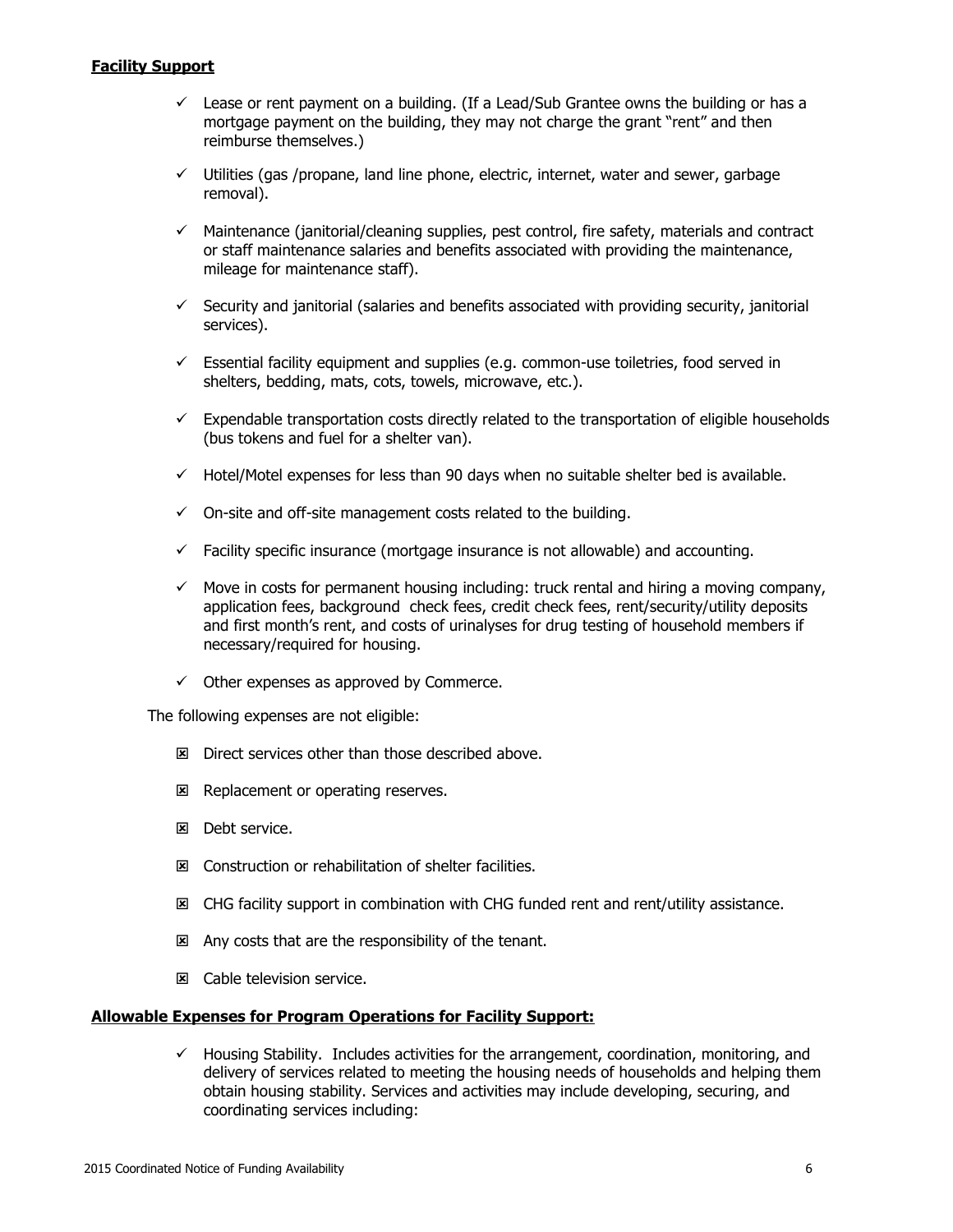- SSI/SSDI through [SSI/SSDI Outreach, Access, and Recovery \(SOAR\)](http://www.prainc.com/soar/about/default.asp)
- [Affordable Care Act](http://www.wahbexchange.org/info-you/individuals-and-families/) activities that are specifically linked to the households stability plan;
- Case management activities related to accessing Work Source employment services;
- Monitoring and evaluating household progress:
- Assuring that households' rights are protected; and
- Developing an individualized housing and service plan, including a path to permanent housing stability subsequent to assistance.
- $\checkmark$  Housing search and placement. Includes services or activities designed to assist households in locating, obtaining, and retaining suitable housing. Services or activities may include: tenant counseling, assisting households to understand leases, securing utilities, making moving arrangements, representative payee services concerning rent and utilities, and mediation and outreach to property owners related to locating or retaining housing.
- $\checkmark$  Outreach. Includes services or assistance designed to publicize the availability of programs to make persons who are homeless or almost homeless aware of these and other available services and programs. Not all households assessed will be eligible for assistance. Time spent assessing a household, whether or not deemed eligible, is an allowable expense under this activity.
- $\checkmark$  Data collection and entry
- $\checkmark$  Salaries/benefits for program staff
- $\checkmark$  Office space, utilities, supplies, equipment (up to \$1,000 per grant period unless approved in advance by Commerce), telephone, internet, and training/conferences/travel/per diem
- $\checkmark$  General liability insurance and automobile insurance
- $\checkmark$  Other costs as approved in advance by Commerce

#### <span id="page-8-0"></span>**Eligible Applicants**

#### **Community Development Block Grant and HOME**

Eligible applicant/recipients include:

- City or County governments
- Public and private nonprofit organizations  $(501(c)3)$
- Section 301(d) small business investment companies
- Local development corporations
- Private profit organizations may implement certain economic development and microenterprise activities.
- Faith based organizations

Additionally applicants must:

- Demonstrate an active governing body or board of directors with skills and experience to provide leadership and direction to the agency.
- Demonstrate the legal, financial, and programmatic ability to administer the proposed project; and,
- Meet the County/City requirements for contracting agencies such as insurance requirements, audit and financial requirements.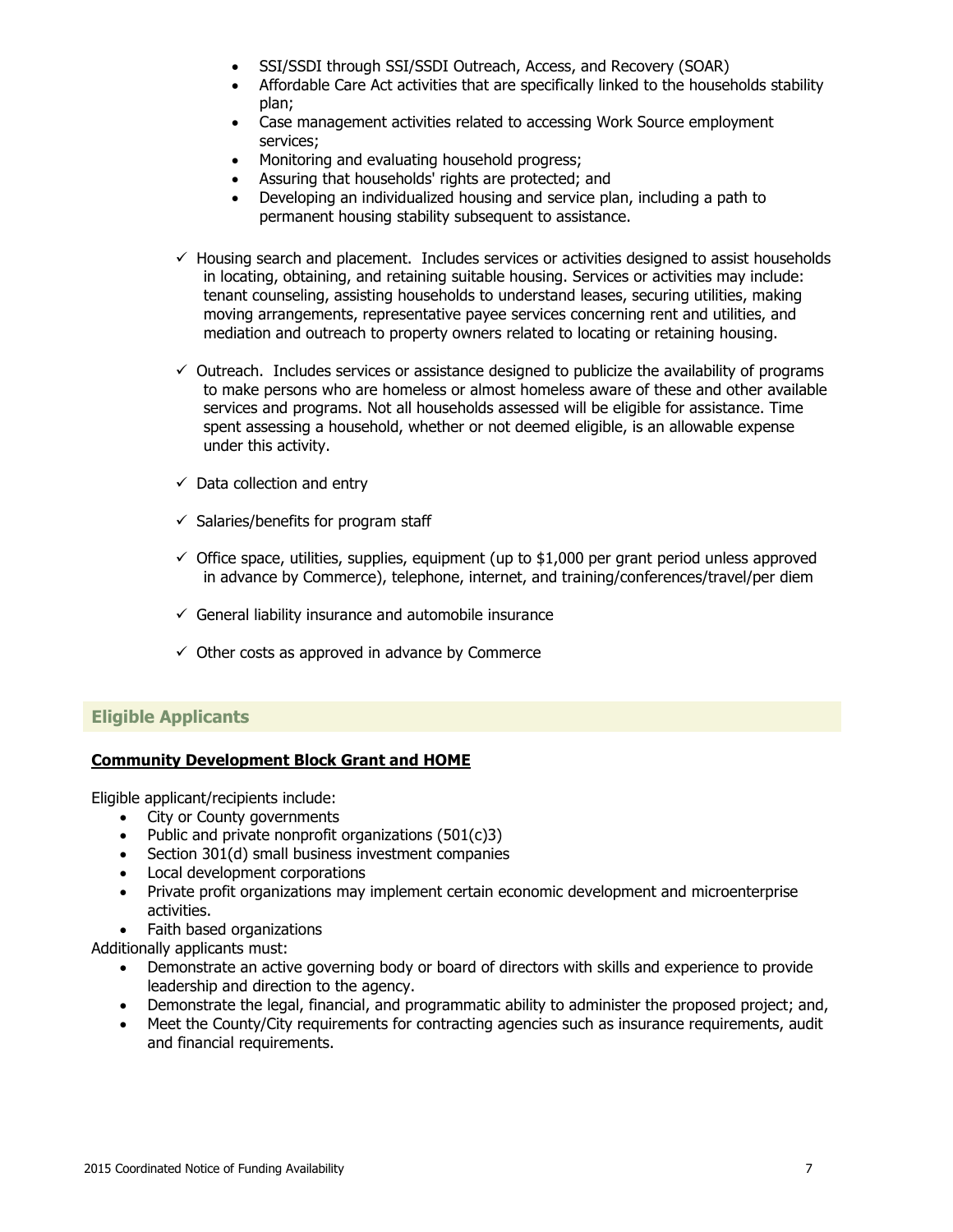#### **Affordable Housing/Homeless Housing Grant Programs**

Eligible recipients of the funding from SHB 2060 shall be public housing authorities, IRS-certified non-profit agencies/providers of affordable housing, Cities, Towns, the County, Tribes, and for-profit developers.

#### **Consolidated Homeless Grant Program**

The Consolidated Homeless Grant Program is part of the WA Commerce's Consolidated Homeless Grant. The CHG is designed to support an integrated system of housing assistance to prevent homelessness and secure permanent housing for households who are unsheltered or in temporary housing. This grant provides resources to address the housing needs of people who are homeless or at-risk of homelessness, as described in local plans to end homelessness. Please see Washington State Commerce website for further clarification at

[www.commerce.wa.gov/Programs/housing/Homeless/Pages/ConsolidatedStateHomelessGrantProgram](http://www.commerce.wa.gov/Programs/housing/Homeless/Pages/ConsolidatedStateHomelessGrantProgram).

# <span id="page-9-0"></span>**Funding Priorities**

Each grant program in the Coordinated Application has different funding priorities. Some of these priorities are based on legislated mandate, and others are derived through community input.

#### **CDBG and HOME**

The priorities for CDBG and HOME funds are outlined in the 2011-2015 City of Bremerton and Kitsap County Consortium Consolidated Plan. The five priority need areas identified in the Plan are:

- 1. Housing
- 2. Non-Homeless Special Needs Housing
- 3. Homeless
- 4. Community Development
- 5. Economic Development

The Plan provides objectives and strategies for how our community will meet the Priority Needs and will be used to guide funding allocations; all projects must meet at least one objective and strategy.

The 2011-2015 City of Bremerton and Kitsap County Consortium Consolidated Plan may be viewed at: <http://www.ci.bremerton.wa.us/display.php?id=790> [http://www.kitsapgov.com/hs/block\\_grant\\_program/Plans.htm](http://www.kitsapgov.com/hs/block_grant_program/Plans.htm)

More information about funding priorities may also be found in the City of Bremerton/Kitsap County CDBG/HOME Policy Plan.

#### **Affordable Housing Grant Program and Homeless Housing Grant Program**

The Affordable Housing Grant Program and Homeless Housing Grant Program funding priorities are determined annually through a collaborative process of the Kitsap Continuum of Care Coalition and the Kitsap Housing Funders Leadership Group, and approved by the Kitsap Regional Coordinating Council.

AHGP priorities are determined by type of housing allowed in the legislation. HHGP priorities must be consistent with the Kitsap Homeless Housing Plan.

The priorities proposed for approval by the KRCC Executive Board on May 27, 2014 for the 2015 Cycle are as follows:

The 2015 priorities for the Affordable Housing and Homeless Housing Grant Programs consist of three aspects: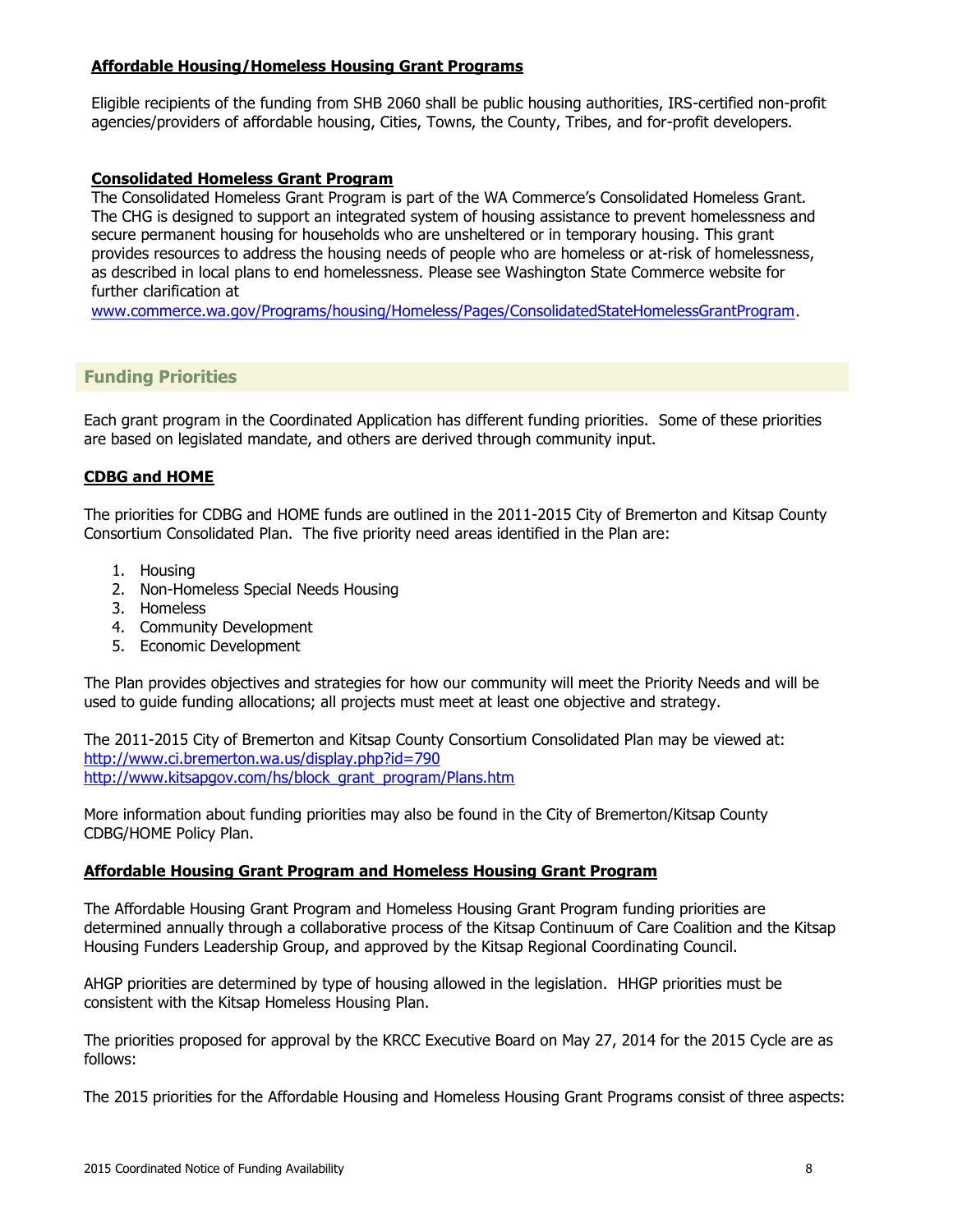1) **1) Program Resources/Innovation**. Recognizing that funding sources are diminishing even as the community need is increasing, organizations must respond with programs that are maximizing access to resources and focusing on successful outcomes. Priority should be given to applications that demonstrate:

- **Partnering & collaboration**, including specific examples with other programs and organizations
- **Leveraging resources**, including other grant funding, community matches, or in-kind donations
- **Specific outcomes & metrics**, and demonstrating the program's ability to meet them
- **Innovation**, specifically how the program evolved or changed to improve outcomes, respond to best practices, or provide better service to clients

2) **Balance support for existing programs AND new programs.** Community investments have been ma in many existing programs and grant support for these programs is essential to their viability. Losing these valuable housing and services programs would be extremely detrimental to the community and would undermin significant past efforts to create them. At the same time, emerging needs require that new solutions be developed, which will also need to be supported by long-term community investments.

#### **The grant awards should balance the need to support existing successful programs with funding for new programs.**

**3) Funding Focus Areas.** Listed in the chart below are funding focus areas for the eligible activities for each of the grant programs. (See chart on next page.)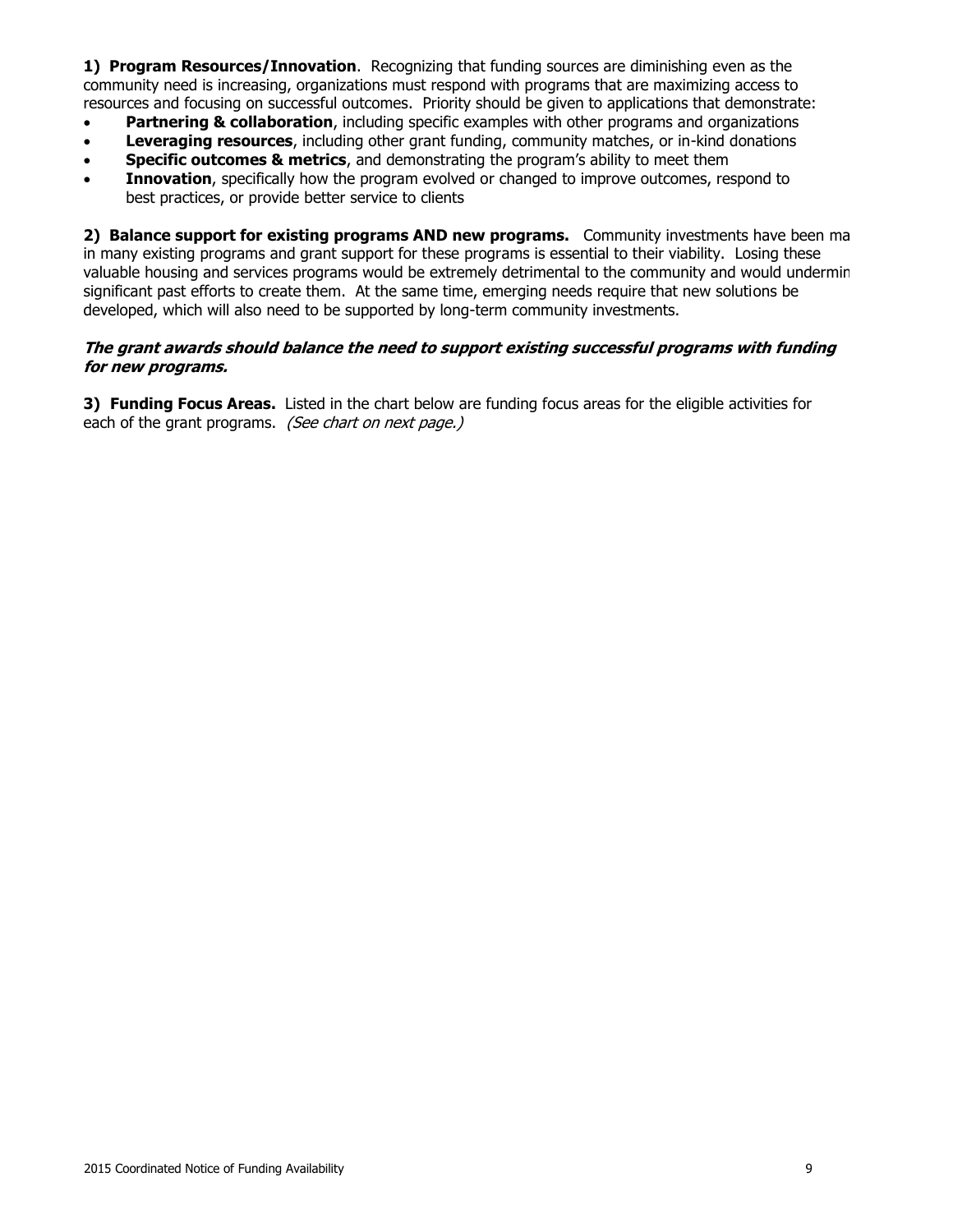|                                        | <b>Homeless Housing Grant Program</b>                                                                         | <b>Affordable Housing Grant Program</b>                                                  |
|----------------------------------------|---------------------------------------------------------------------------------------------------------------|------------------------------------------------------------------------------------------|
| Limits on                              | Can be anything in Homeless Housing Plan                                                                      | Legislation limits; see below for list of possibilities                                  |
| <b>Priorities</b>                      |                                                                                                               |                                                                                          |
| 2015                                   | Funding Priorities are divided into three focus                                                               | They are listed in priority order.                                                       |
| <b>Focus</b>                           | areas with bullet points areas meant to illustrate                                                            |                                                                                          |
| Areas                                  | the breadth of the priority, not to limit the uses.<br>The Focus Areas are all of equal priority, and are not | (1) Supporting building operation and<br>maintenance costs of housing projects or units  |
|                                        | <u>ranked.</u>                                                                                                | within housing projects eligible to receive housing                                      |
|                                        |                                                                                                               | trust funds, that are affordable to very low-income                                      |
|                                        | Prevention, including but not limited to:                                                                     | households with incomes at or below fifty percent                                        |
|                                        | Case management & supportive services                                                                         | of the area median income, and that require a                                            |
|                                        | for prevention                                                                                                | supplement to rent income to cover ongoing                                               |
|                                        | Emergency rental assistance                                                                                   | operating expenses;                                                                      |
|                                        | Crisis, including, but not limited to:                                                                        | (2) Acquisition, construction, or rehabilitation of                                      |
|                                        | Case management and supportive                                                                                | housing projects or units within housing projects                                        |
|                                        | services for crisis management                                                                                | that are affordable to very low-income households                                        |
|                                        | Emergency Shelter support, including ones<br>$\bullet$                                                        | with incomes at or below fifty percent of<br>the area median income, including units for |
|                                        | filling un-met gaps in service<br>Supportive services<br>$\bullet$                                            | homeownership, rental units, seasonal and                                                |
|                                        |                                                                                                               | permanent farm worker housing units, and single                                          |
|                                        | Stabilization, including, but not limited to:                                                                 | room occupancy units;                                                                    |
|                                        | Case management for stabilization<br>٠                                                                        |                                                                                          |
|                                        | Rental subsidy<br>$\bullet$                                                                                   | The following allowableuses of funds are a low                                           |
|                                        | Access to additional units of transitional<br>$\bullet$                                                       | funding priority from AHGP funds for the 2015                                            |
|                                        | and permanent housing                                                                                         | cycle:                                                                                   |
|                                        | Supportive housing and services<br>$\bullet$                                                                  | (3) Rental assistance vouchers for housing units                                         |
|                                        |                                                                                                               | that are affordable to very low-income households                                        |
| An additional Priority is Coordination |                                                                                                               | with incomes at or below fifty percent of the area                                       |
|                                        | /Organization/System Efficiency.<br>This approach is meant to ensure that, as a                               | median income, to be administered by a local                                             |
|                                        | community, we are balancing the goals of ending                                                               | public housing authority or other local organization                                     |
|                                        | homelessness, addressing immediate homeless                                                                   | that has an existing rental assistance voucher                                           |
|                                        | client needs, and ensuring that there is permanent                                                            | program, consistent with or similar to the United                                        |
|                                        | stable affordable housing available for long-term                                                             | States department of housing and urban                                                   |
|                                        | needs. Additionally, the most efficient use of these                                                          | development's section 8 rental assistance voucher                                        |
|                                        | limited funds is ensured through coordinating and                                                             | program standards; and                                                                   |
|                                        | system-enhancing activities.                                                                                  | (4) Operating costs for emergency                                                        |
|                                        |                                                                                                               | shelters and licensed overnight youth shelters.                                          |
|                                        | Case management is a key component of many<br>homeless programs. However, Kitsap lacks an                     |                                                                                          |
|                                        | agreed-upon & consistent definition of case                                                                   |                                                                                          |
|                                        | management. A community-wide definition (or                                                                   |                                                                                          |
|                                        | defined levels of case management) would assist in                                                            |                                                                                          |
|                                        | providing more consistent levels of client service                                                            |                                                                                          |
|                                        | and evaluation of programs. It is recommended                                                                 |                                                                                          |
|                                        | that this topic be addressed over the coming year.                                                            |                                                                                          |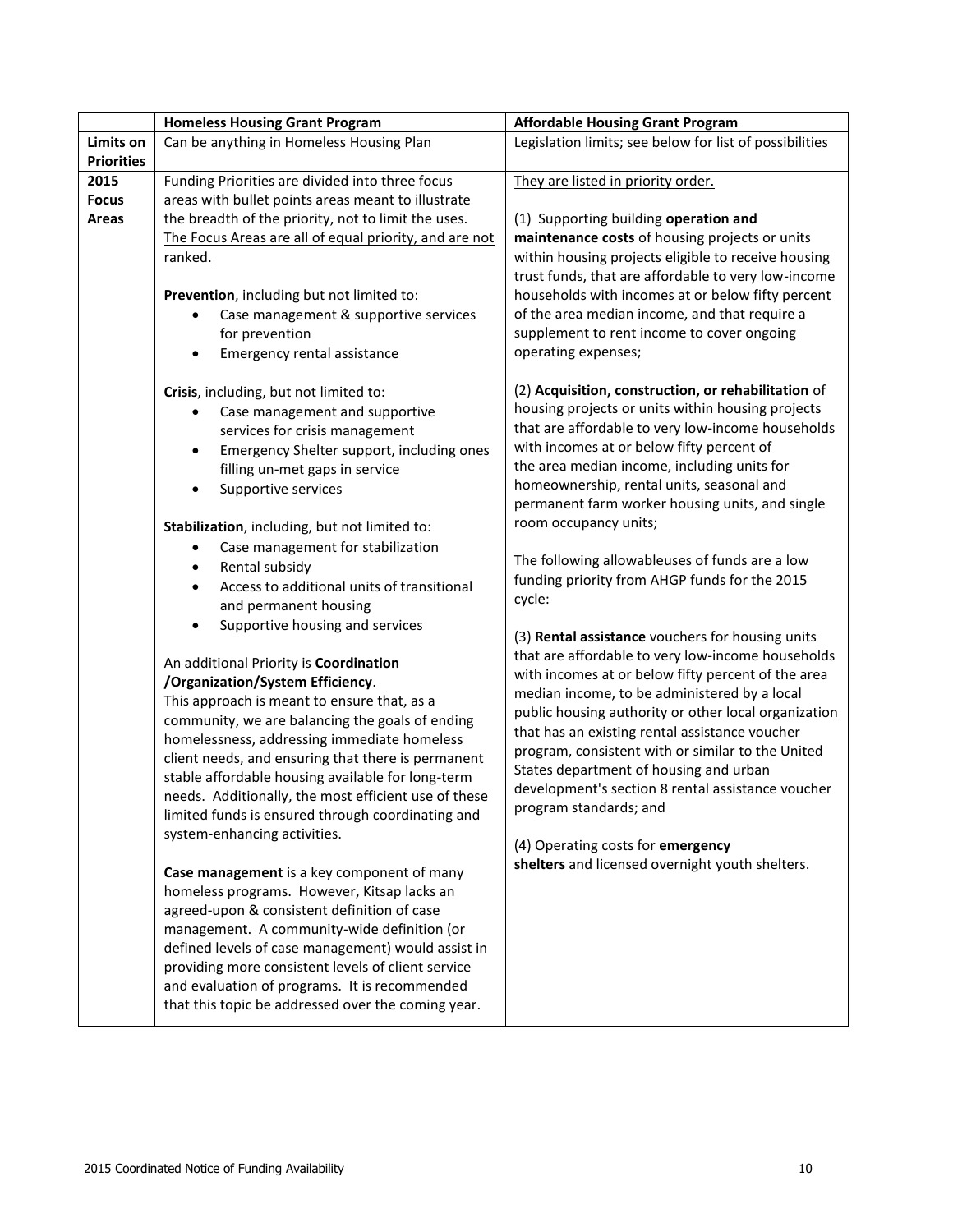#### <span id="page-12-0"></span>**2015 Funds Available**

CDBG and HOME programs are federally funded through the Department of Housing and Urban Development. Funding levels are determined by HUD after the Federal Budget is finalized, which often occurs after the program year has begun. Kitsap County and the City of Bremerton estimate funding levels in order to start the grant application process; therefore, funding amounts shown in the table below are estimates. If HUD allocates a different amount to these programs than what was estimated, actual funding awards will be increased or decreased to accommodate the discrepancy. The estimated funds below are based on 2014 allocations.

The Affordable Housing Grant Program and the Homeless Housing Grant Program grant funds are considered local funds. Washington State legislation created a surcharge on certain types of documents being recorded at the Auditor's Office in each county. A portion of the funds collected is remitted to Washington State for distribution through statewide housing & homeless programs. The portion of the funds that remains in each county is used to further the goals of the legislation through local grant programs. In Kitsap, these are the Affordable Housing Grant Program and the Homeless Housing Grant Program. Funds for each grant cycle are collected in advance; therefore grant award amounts are final, unless legislative action affects the funding or eligibility.

The Consolidated Homeless Grant funds are funded through the Washington State Department of Commerce. Funding amounts are determined by Commerce after the State Budget is finalized and based on community input. The amount included in the NOFA is an estimate and actual awards will be increased or decreased to accommodate any discrepancy.

For 2015, the minimum grant request is \$10,000. All grants will be made for one year only (no forward commitments).

The following table shows an overall view of the total **estimated** amount of funds available in this application cycle by the application type and funding sources.

| <b>Application Type</b>                                           | <b>Amount of Funds Available</b> | <b>Funding Sources</b>                                                                                   |
|-------------------------------------------------------------------|----------------------------------|----------------------------------------------------------------------------------------------------------|
| Public Services and Operations<br>& Maintenance                   | \$200,842                        | Bremerton/Kitsap CDBG                                                                                    |
| Capital (including economic<br>development)                       | \$1,789,615                      | Bremerton/Kitsap CDBG & HOME                                                                             |
| Flexible Funding (could be any<br>of the above application types) | \$1,407,826                      | Homeless Housing Grant Program,<br>Affordable Housing Grant Program<br><b>Consolidated Homelss Grant</b> |
| <b>Total</b>                                                      | \$3,398,283                      | <b>All funding sources</b>                                                                               |

The tables on the following pages give a more detailed view by jurisdiction and funding source; showing the estimated amount of funds available as well as the proposed distribution of those funds.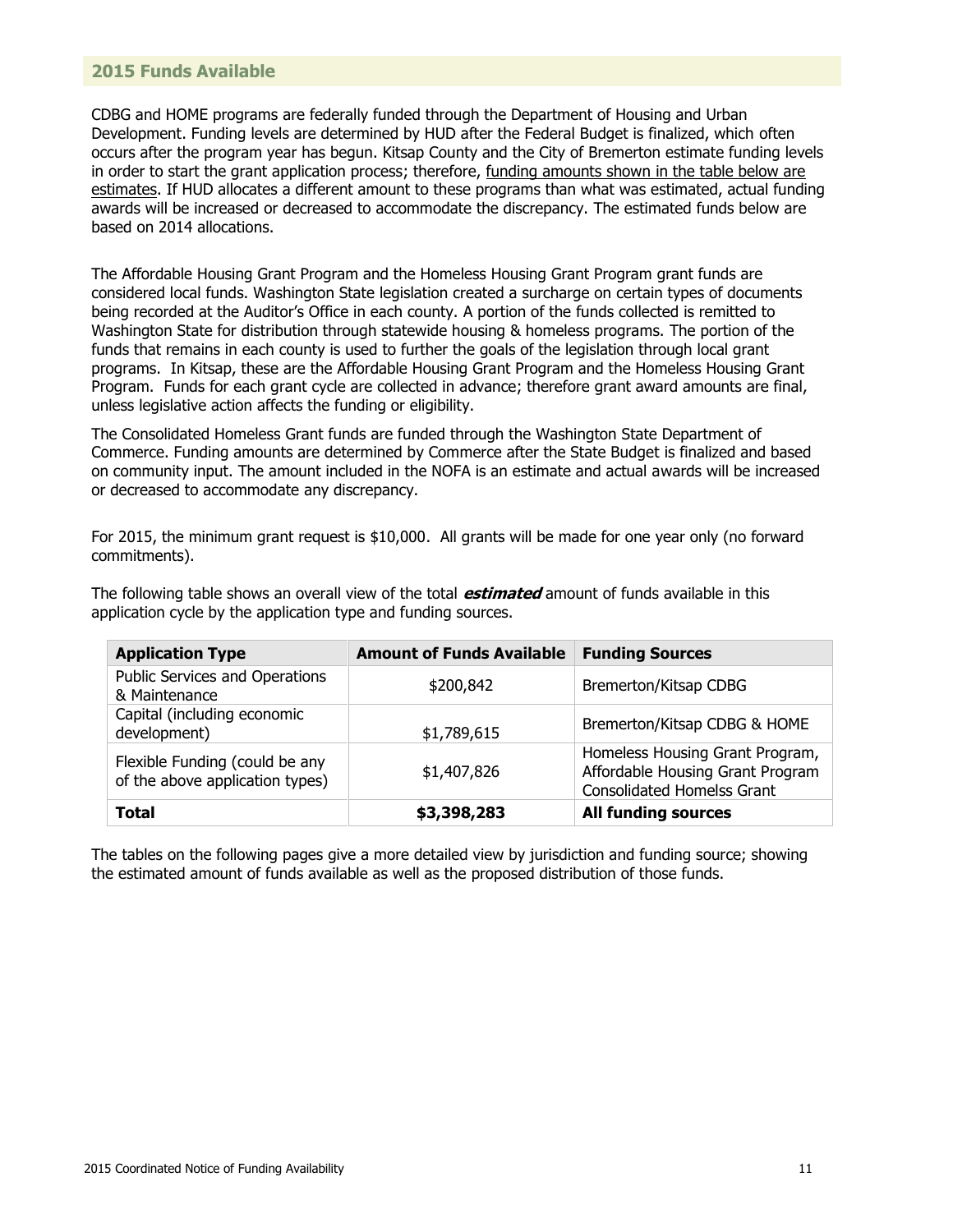<span id="page-13-0"></span>

| <b>2015 Proposed Distribution of City of Bremerton CDBG Funds</b>          |          |
|----------------------------------------------------------------------------|----------|
| <b>Estimated Funding Available for the 2015 CDBG Allocation Process</b>    |          |
| Estimate of 2015 Entitlement                                               | 376,880  |
| Tentative Program Income Available                                         | $\Omega$ |
| Total Fntitlement $+$ PI                                                   | 376,880  |
| Reallocated Funds Prior Year                                               | $\Omega$ |
| Total Available for Allocation                                             | 376,880  |
| <b>Estimated Allocation of 2015 CDBG Funds</b>                             |          |
| Available for 2015 Planning and Admin (20% of entitlement $+$ PI)          | 75,376   |
| Available for 2015 Public Service (15% of entitlement + 15% prior year PI) | 56,532   |
| Available for Capital Projects                                             | 200,475  |
| Available for Down-Payment Assistance                                      | 20,000   |
| Available for Economic Development Projects                                | 24,497   |
| Subtotal - Available for grant applications                                | 301,504  |
| <b>Total Allocation of funds</b>                                           | 376,880  |

| <b>Total Allocation of Funds</b>                                          | 450,668 |
|---------------------------------------------------------------------------|---------|
| Subtotal - Available for grant applications                               | 424,943 |
| Available for any HOME Project                                            | 332,855 |
| Available for Down-Payment Assistance                                     | 55,000  |
| Available for CHDO Project (15% of 2015 award)                            | 37,088  |
| Available for 2015 Planning and Administration (10% 2014 award $+$ 10 PI) | 25,725  |
| <b>Estimated Allocation of 2015 HOME Funds</b>                            |         |
| <b>Total HOME Allocation Available - by Source</b>                        | 450,668 |
| 2015 HOME Allocation - EN projected                                       | 247,252 |
| 2015 Program Income                                                       | 10,000  |
| Prior Year Uncommitted HOME Allocation                                    | 193,416 |
| <b>Estimated Funding Available for the 2015 HOME Allocation Process</b>   |         |
| <b>2015 Proposed Distribution of City of Bremerton HOME Funds</b>         |         |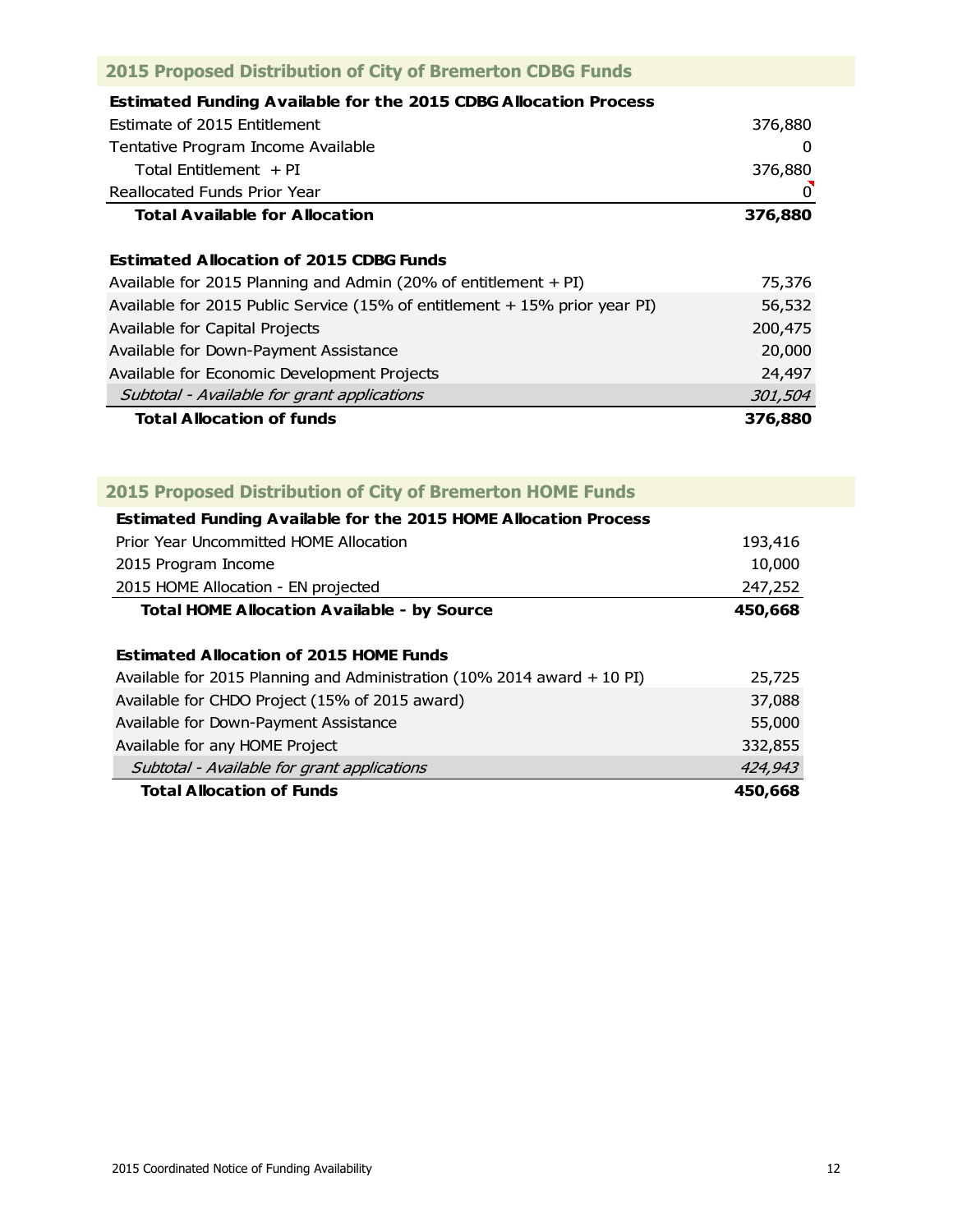| <b>2015 Proposed Distribution of Kitsap County CDBG Funds</b>           |         |
|-------------------------------------------------------------------------|---------|
| <b>Estimated Funding Available for the 2015 CDBG Allocation Process</b> |         |
| Estimate of 2015 Entitlement                                            | 962,072 |
| Tentative Program Income Available                                      | 0       |
| Total Entitlement $+PI$                                                 | 962,072 |
| Reallocated Funds Prior Year                                            | 0       |
| Total Available for Allocation                                          | 962,072 |
| <b>Estimated Allocation of 2015 CDBG Funds</b>                          |         |
| Available for 2015 Planning and Admin (20% of entitlement $+$ PI)       | 192,414 |
| Available for 2015 Public Service (15% of entitlement)                  | 144,310 |
| Available for Capital Projects                                          | 562,813 |
| Available for Economic Development                                      | 62,535  |
| Subtotal - Available for Grant Applications                             | 769,658 |
| <b>Total Allocation of Funds</b>                                        | 962,072 |

|  | 2015 Proposed Distribution of Kitsap County HOME Funds |  |  |
|--|--------------------------------------------------------|--|--|
|  |                                                        |  |  |

| <b>Estimated Funding Available for the 2015 HOME Allocation Process</b> |         |
|-------------------------------------------------------------------------|---------|
| Estimate of 2015 HOME Allocation - EN projected                         | 588,696 |
| Prior Year Uncommitted HOME Allocation                                  | 222,818 |
| 2015 Program Income                                                     | 43,593  |
| <b>Total HOME Allocation Available</b>                                  | 855,107 |
|                                                                         |         |
| <b>Estimated Allocation of 2015 HOME Funds</b>                          |         |
| City of Bremerton Set-aside                                             | 247,252 |
| Available for 2015 Planning and Administration (10% 2015 EN + PI)       | 38,503  |
| Available for CHDO Project (15% of 2015 entitlement)                    | 51,217  |
| Available for any HOME Project                                          | 518,135 |
| Subtotal - Available for Grant Applications                             | 569,352 |
| <b>Total Allocation of Funds</b>                                        | 855,107 |

# **2015 Proposed Distribution of Affordable Housing Grant Funds**

| <b>Estimated Funding Available for 2014 AHGP Allocation Process</b>  |             |
|----------------------------------------------------------------------|-------------|
| 2014 AHGP - Turn-Back Funds                                          | <b>STBD</b> |
| 2014 AHGP - Funds collected July 1, 2012 - June 30, 2013 (estimated) | 225,000     |
| <b>Total AHGP Allocation Available</b>                               | 225.000     |
|                                                                      |             |
| Available for any AHGP Project                                       | 225,000     |
| <b>Total Allocation of Funds</b>                                     | 225.000     |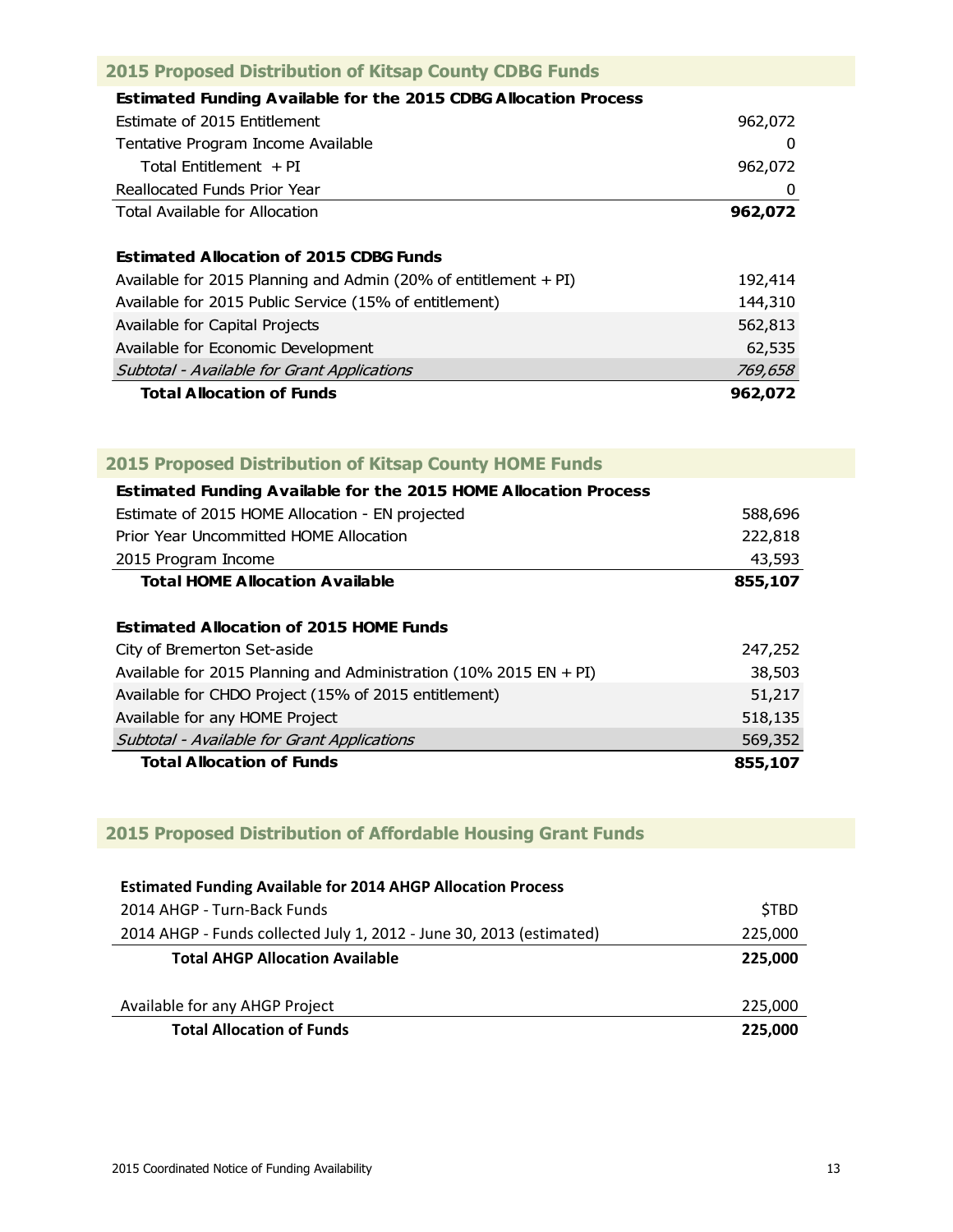| <b>2015 Proposed Distribution of Homeless Housing Grant Funds</b>    |           |
|----------------------------------------------------------------------|-----------|
| <b>Estimated Funding Available for 2014 HHGP Allocation Process</b>  |           |
| 2015 HHGP - Turn-Back Funds                                          | TRD       |
| 2015 HHGP - Funds collected July 1, 2012 - June 30, 2013 (estimated) | 1,100,000 |
| <b>Total HHGP Allocation Available</b>                               | 1,100,000 |
| 2015 HHGP - Coordinated Entry Contract                               | 313,300   |
| Available for any HHGP Project                                       | 786,700   |
| <b>Total Allocation of Funds</b>                                     | 1,100,000 |

# **2015 Proposed Distribution of Consolidated Homeless Grant Funds**

| <b>Estimated Funding Available for 2015 CHG Allocation Process</b> |          |
|--------------------------------------------------------------------|----------|
| 2015 Permanent Supportive Housing Incentive Funds                  | \$82,826 |
| <b>Total CHG Allocation Available</b>                              | \$82,826 |
| Available for any CHG Project                                      | \$82,826 |
| <b>Total Allocation of Funds</b>                                   | \$82,826 |

### **How to Access and Submit Application**

Online Application will be available beginning Thursday, June 6, 2013. No other method of application will be accepted. You will need a computer with internet capability in order to access the application website.

**The Application web address will be posted on the City, County and KRCC websites, and information will be sent to the Coordinated Grant interested parties e-mail list. Notifications will also be available to any agency or organization who signs up on the Kitsap County Block Grant web site to receive notices. To sign up go to:** 

**[http://www.kitsapgov.com/hs/block\\_grant\\_program/Application\\_Cycle.htm](http://www.kitsapgov.com/hs/block_grant_program/Application_Cycle.htm)**

**and at the top of the page click on the link to receive text or email updates. This link will take you to the Kitsap County Electronic Notification System where you can sign up.**

#### **Application submission deadline is July 1, 2014 at NOON**

#### <span id="page-15-0"></span>**Where to Submit Applications**

An application is considered complete if it meets the following criteria:

- The applicant has attended the **mandatory** technical assistance session on May 28, 2014.
- Application submitted **ONLINE** via FluidReview
- Application submitted **ON TIME** (July 1, 2014 at noon)
- All required application questions/sections are completed in an adequate manner.

#### <span id="page-15-1"></span>**Assistance with the Application**

A **Mandatory Technical Assistance** Session will be held at on **May 28, 2014, 9am** in the Norm Dicks Government Center 1<sup>st</sup> Floor Meeting Chambers.

**One-on-One Technical Assistance** may be scheduled through June 27, 2014 by contacting the staff listed in the front of this notice.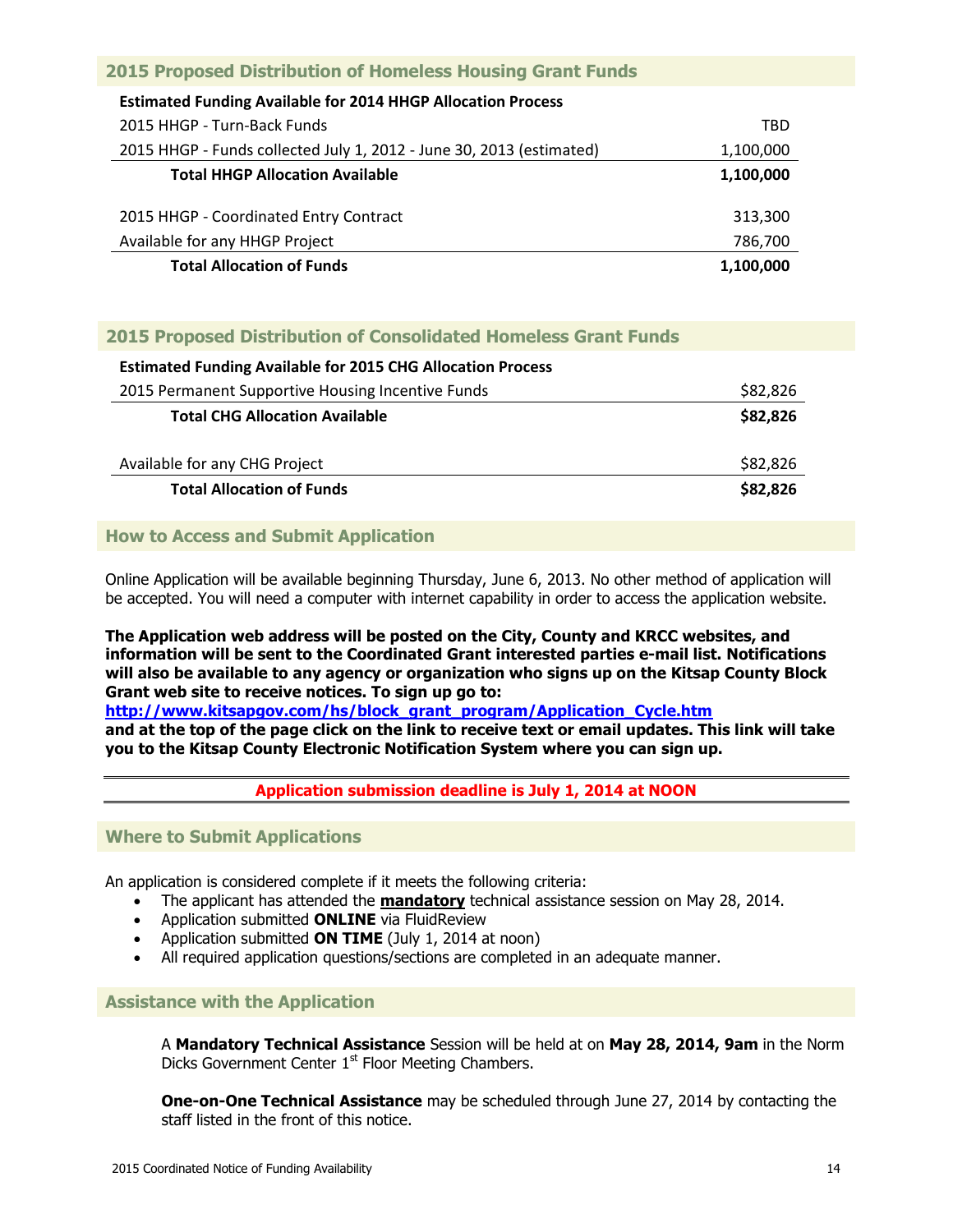**Application Technical Assistance** with the online application host, FluidReview, will be available during the application period (May  $28 -$  July 1) through the application site.

# <span id="page-16-0"></span>**Application Review and Rating Process**

**This is a competitive application process for limited funding; therefore, applications that meet all criteria are not guaranteed an award of funds and successful applications may be funded for less than the amount requested**

**Applications not meeting the requirements will be disqualified from consideration for funding and will not move any further through the process. Written notice will be sent to the disqualified Applicant.**

All applications will go through the following review and rating process.

- 1. Initial Eligibility Screening
	- a. Application is complete.
	- b. Applicant meets eligibility requirements as of the application due date.
	- c. Project or activity is an eligible use of funds.
- 2. Staff Technical Review
	- a. Organizational Financial Review Accountants from the City/County will review for Agency financial soundness.
	- b. Organizational Capacity Staff will review the capacity of the agency to manage grants based on previous grant performance, board makeup, organizational structure (including staffing), organizational data, etc.
	- c. Project Priority Review Staff will review project goals and population served for alignment with the Funding Priorities.
- 3. Grant Recommendation Committee (GRC) The committee will make funding decisions using the following process:
	- a. Review and evaluate each application using review and scoring guides.
	- b. Conduct interviews with each applicant; review responses using review and scoring guides.
		- Non-capital interviews (services, O&M, microcredit ED, CHDO operating) will be 20 minutes in length which includes 10 minute agency presentation and 10 minute question/answer.
		- Capital interview will be 35 minutes in length which includes 15 minute agency presentation and 20 minute question/answer.
		- Interview length for agencies with multiple submissions of the same type (noncapital, for example), may be shortened.
	- c. Assign a priority ranking and recommended funding level to all projects.
	- d. Staff matches ranking with available and appropriate funding sources.
	- e. GRC finalizes recommendations and sends to the KRCC and the Bremerton City Council.
- 4. Bremerton City Council and Kitsap Regional Coordinating Council Public hearings to consider the Grant Recommendation Committee recommendations will be held before the Bremerton City Council and the Kitsap Regional Coordinating Council. Those two Boards will make the final funding approval.
- 5. Approved funding recommendations which include Federal funds are send to HUD for approval in the annual Action Plan.

### **Grant Recommendation Committee (GRC)**

2015 Coordinated Notice of Funding Availability 15 The Grant Recommendation Committees review and recommend funding for the Coordinated Grant Application. GRC members read applications, review agency and financial capacity analyses, conduct applicant interviews, score, rank and develop funding recommendations. Recommendations are then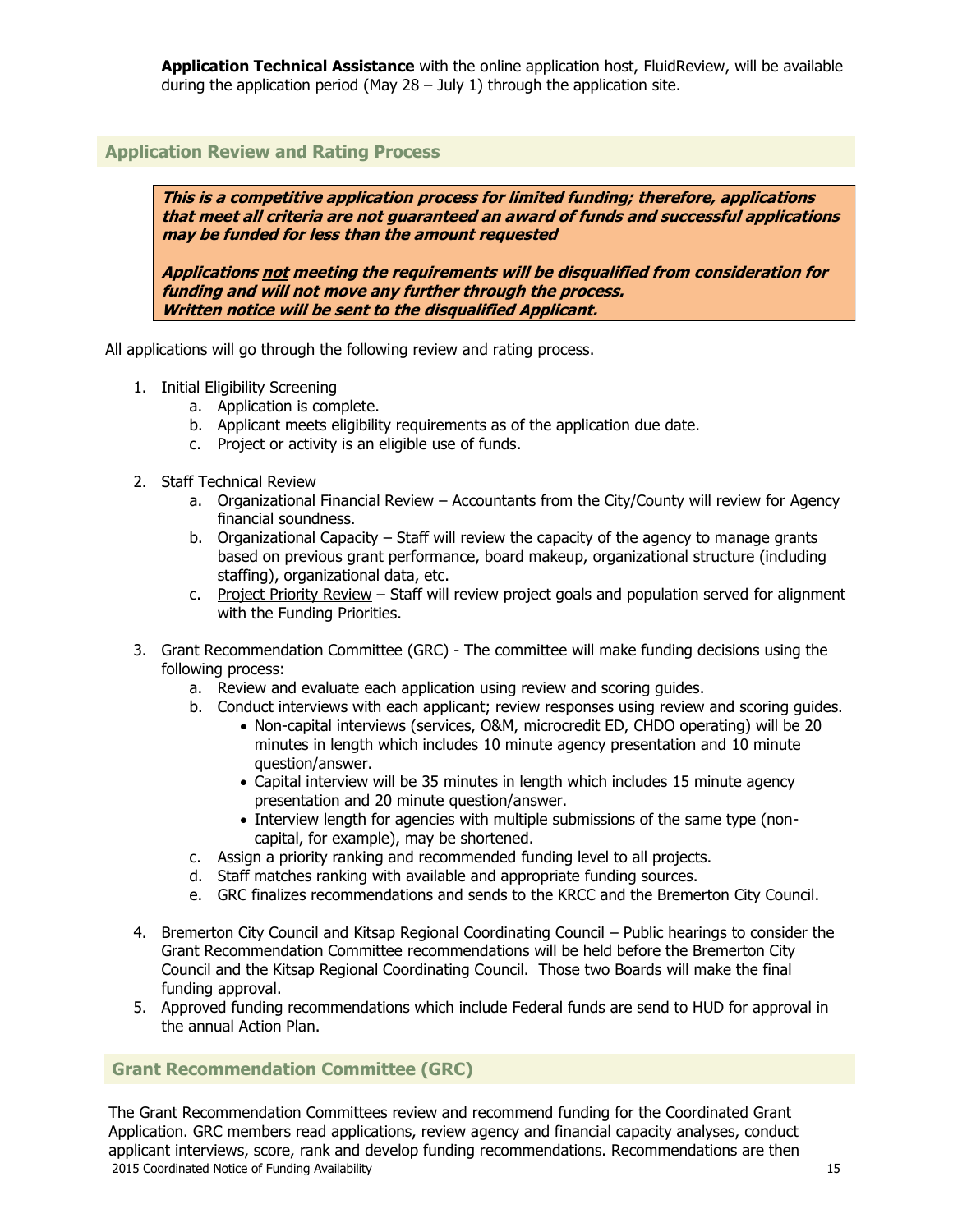presented to the Bremerton City Council and Kitsap Regional Coordinating Council, which make final funding decisions.

GRC volunteers are selected based on their knowledge of the community's needs and willingness to donate their time to GRC activies. GRC members must demonstrate the specific skills, qualifications and background needed to evaluate applications and recommend funding, such as:

Architechture and planning Homeless programs Compliance monitoring example of the Housing development Practical experience with HUD Mortgage lending Economic development experience Finance and accounting **Real estate** Real estate

Affordable housing **Grant writing or grant management experience** Construction project management Non-profit community service provider experience

### **2015 Grant Recommendation Committee Makeup**

There are two Grant Recommendation Committees: "Services", and "Capital". Each committee has eight members, and members are appointed annually. Within each committee, members are assigned to a team to review and rate a subset of the grant applications submitted. Each application is reviewed by a minimum of 4 GRC members. Each application is assigned a lead GRC member, and the lead provides additional information to the GRC members who did not review the project. All GRC members take part in the Applicant interviews.

GRC positions are filled by appointment. The Mayor of the City of Bremerton appoints two members to each committee, Kitsap County Commissioners appoint three members to each committee, and the cities of Bainbridge, Port Orchard and Poulsbo appoint one member each to each committee.

# <span id="page-17-0"></span>**HUD Income Limits**

Median Family Income (MFI) is determined periodically by the Department of Housing and Urban Development (HUD) on the basis of state and local earnings data and is published for cities and counties.

The Median Family Income for the Bremerton-Silverdale MSA effective December, 2012 is \$74,000 for a four-person household. HUD updates income limits annually each December. The most up-to-date income limits will apply to all CDBG and HOME funded projects. They may be found at [www.huduser.org.](http://www.huduser.org/)

| <b>NUMBER IN</b><br><b>HOUSEHOLD</b> | <b>EXTREMELY</b><br><b>LOW INCOME</b><br><b>(BELOW 30%</b><br>$MFI^*)$ | <b>VERY LOW</b><br><b>INCOME (31%</b><br>- 50% MFI*) | <b>LOW INCOME</b><br>(51% - 80%<br>$MFI^*)$ |
|--------------------------------------|------------------------------------------------------------------------|------------------------------------------------------|---------------------------------------------|
|                                      | \$15,500                                                               | \$25,900                                             | \$41,450                                    |
| $\overline{\phantom{a}}$             | \$17,800                                                               | \$29,600                                             | \$47,400                                    |
| 3                                    | \$20,000                                                               | \$33,300                                             | \$53,300                                    |
| 4                                    | \$22,200                                                               | \$37,000                                             | \$59,200                                    |
| 5                                    | \$24,000                                                               | \$40,000                                             | \$63,950                                    |
| 6                                    | \$25,800                                                               | \$42,950                                             | \$68,700                                    |
| 7                                    | \$27,550                                                               | \$45,900                                             | \$73,450                                    |
| 8                                    | \$29,350                                                               | \$48,850                                             | \$78,150                                    |

#### **Median Family Income Bremerton-Silverdale MSA; Effective December, 2013**